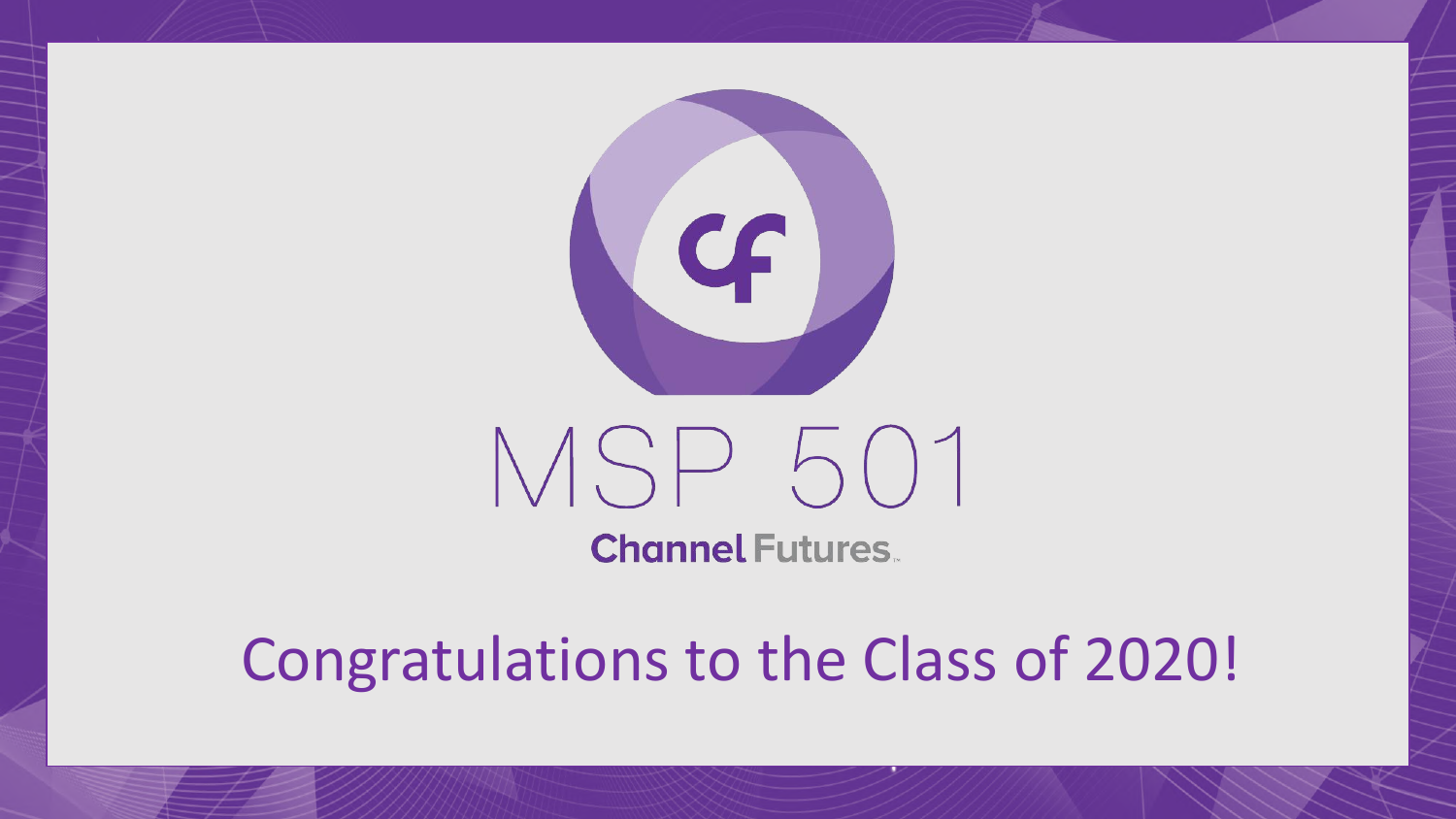

- 1 Insight Enterprises, Inc.
- TPx (TelePacific)
- Expedient
- PRODIGYTEKS INC
- SymTec
- FUNCSHUN, Inc
- Best Macs
- Nero Consulting Inc.
- 9 IT Solutions Consulting, Inc.
- FIFOSYS Limited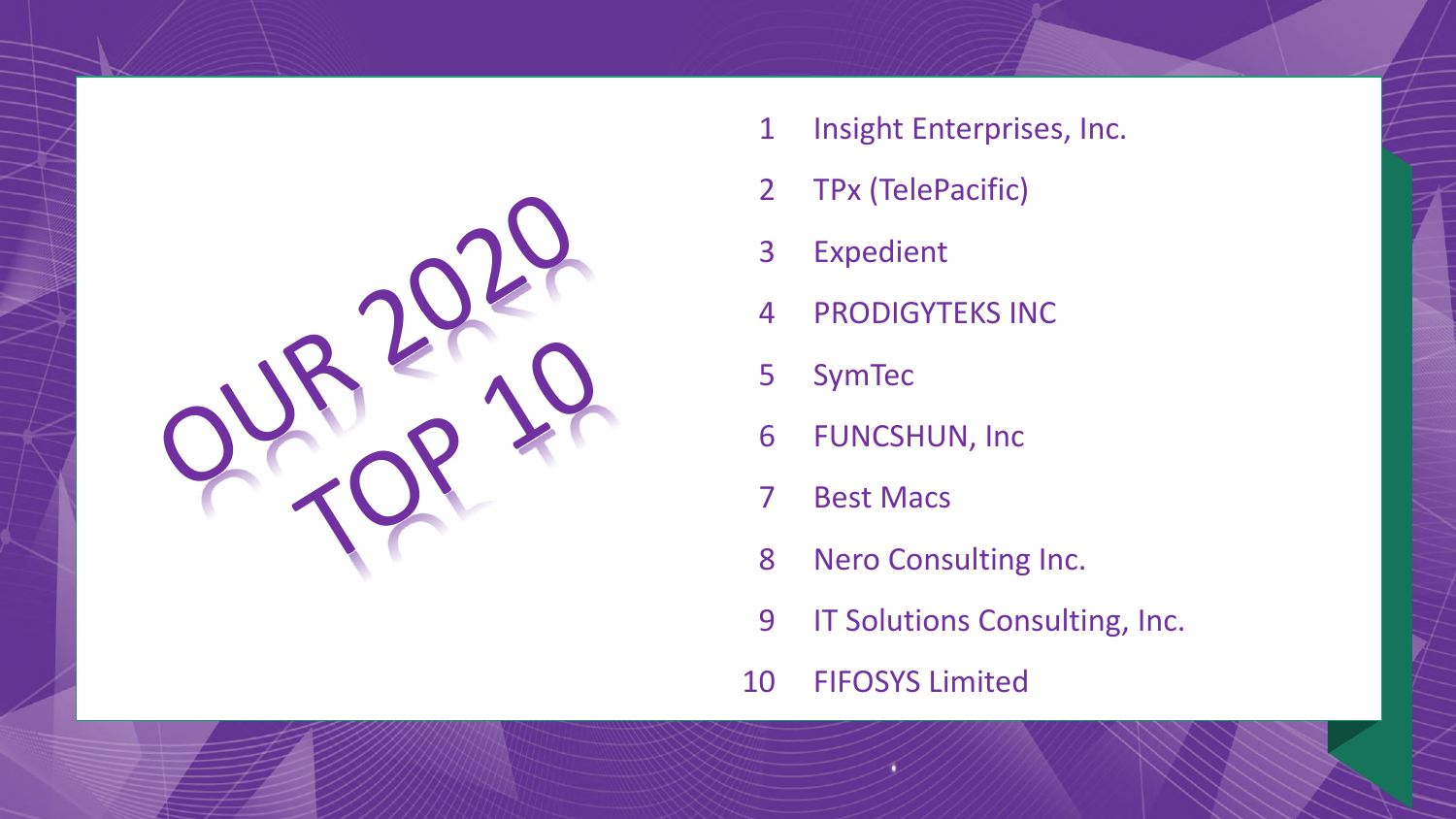- Mentis Group, Inc.
- RoundTable Technology
- Synetek Solutions
- E-Tech
- Nothing But NET
- Edge Technology Group
- Grove Technologies
- Calligo
- Tabush Group
- JR-Tech
- 21 CloudPlus, LLC
- 22 Netsecuris LLC
- 23 IT Support RI
- MDcentric Technologies
- PC Miracles
- ThinkGard, LLC
- Monroy IT Services
- SpotLink
- IT MANAGEMENT SOLUTIONS LLC
- The New England Computer Group, Inc.
- Central PA Technologies, LLC
- Apogee IT Services
- Cloud Carib Limited
- IFX Networks
- CTGtech, LLC
- Coulson Technologies
- WOLFGUARD IT Solutions
- BlueScale
- Groff NetWorks, LLC
- Harbor Computer Services
- SabinoCompTech, LLC
- Electronic Brain Solutions
- Acora
- Sagiss, LLC
- Cyber Solutions, Inc
- Ener Systems, LLC
- Miles Technologies
- Magnitech
- Stratosphere Networks
- The Network Support Company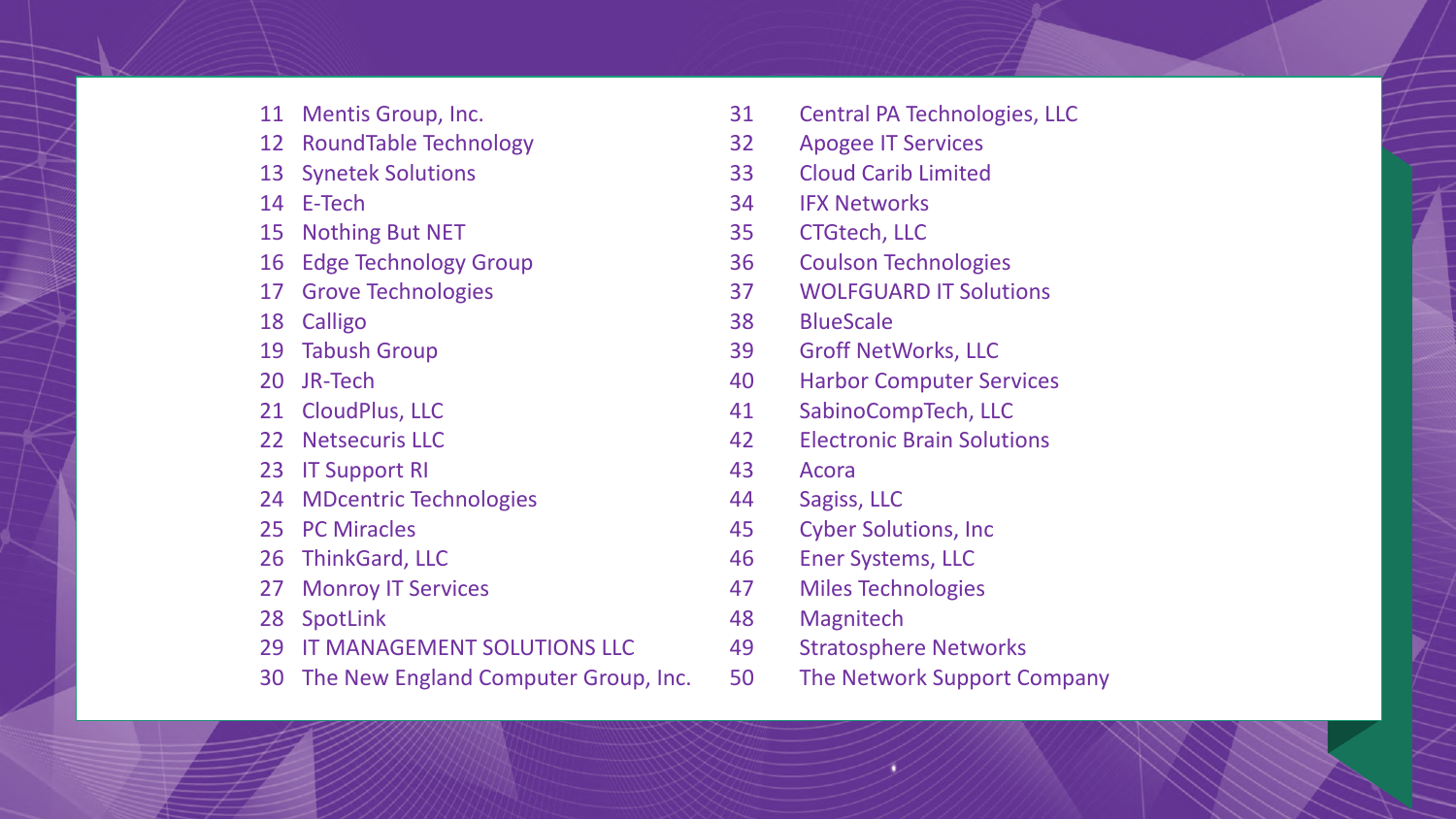| 51 | Simplegrid Technology Inc                | 76  |  |
|----|------------------------------------------|-----|--|
| 52 | F12.net Inc.                             | 77  |  |
| 53 | <b>Opus Interactive</b>                  | 78  |  |
| 54 | <b>NDSE</b>                              | 79  |  |
| 55 | Groupe plenITude                         | 80  |  |
| 56 | Kalleo Technologies, Inc.                | 81  |  |
| 57 | <b>Unitas Global</b>                     | 82  |  |
| 58 | <b>FullScope IT</b>                      | 83  |  |
| 59 | <b>Cantey Technology Consulting LLC</b>  | 84  |  |
| 60 | <b>Nology Networks LLC</b>               | 85  |  |
| 61 | Pioneer-360                              | 86  |  |
| 62 | Brainlink International Inc.             | 87  |  |
| 63 | <b>IronEdge Group</b>                    | 88  |  |
| 64 | ArcSource Consulting Inc.                | 89  |  |
| 65 | I.T. Solutions of South Florida          | 90  |  |
| 66 | <b>World Synergy Enterprises</b>         | 91  |  |
| 67 | <b>Med Tech Solutions</b>                | 92  |  |
| 68 | <b>Vertex Solutions Corporation</b>      | 93  |  |
| 69 | <b>Elevated Technologies</b>             | 94  |  |
| 70 | <b>ALLTEK SERVICES LLC</b>               | 95  |  |
| 71 | Venture Pointe, Inc.                     | 96  |  |
| 72 | <b>Optimized Computer Solutions, Inc</b> | 97  |  |
| 73 | <b>Abacus Group</b>                      | 98  |  |
| 74 | SysGroup plc                             | 99  |  |
| 75 | Netrepid                                 | 100 |  |
|    |                                          |     |  |

| 76  | <b>Thrive</b>                               |  |
|-----|---------------------------------------------|--|
| 77  | <b>MRW Systems</b>                          |  |
| 78  | <b>Mandry Technology Solutions, LLC</b>     |  |
| 79  | <b>Skynet Innovations</b>                   |  |
| 80  | <b>TeamLogic IT</b>                         |  |
| 81  | <b>Heiden Technology Solutions</b>          |  |
| 82  | <b>Tecala Group Pty Ltd</b>                 |  |
| 83  | <b>Vector Choice</b>                        |  |
| 84  | Tektonic Inc.                               |  |
| 85  | <b>Premier Technology Solutions Pty Ltd</b> |  |
| 86  | RADCOMP COMPUTERS, INC                      |  |
| 87  | <b>Intivix</b>                              |  |
| 88  | BCA IT, Inc.                                |  |
| 89  | <b>DominionTech Computer Services</b>       |  |
| 90  | The PC Support Group                        |  |
| 91  | Middleground Technologies                   |  |
| 92  | <b>BrightFlow Technologies</b>              |  |
| 93  | <b>Big Water Technologies Corporation</b>   |  |
| 94  | <b>Wheelhouse IT</b>                        |  |
| 95  | Oosha Limited                               |  |
| 96  | LevelCloud                                  |  |
| 97  | <b>Outsource IT Solutions Group, Inc</b>    |  |
| 98  | <b>CATS Technology Solutions Group</b>      |  |
| 99  | ZenTek Data Systems                         |  |
| 100 | <b>DCG Technical Solutions</b>              |  |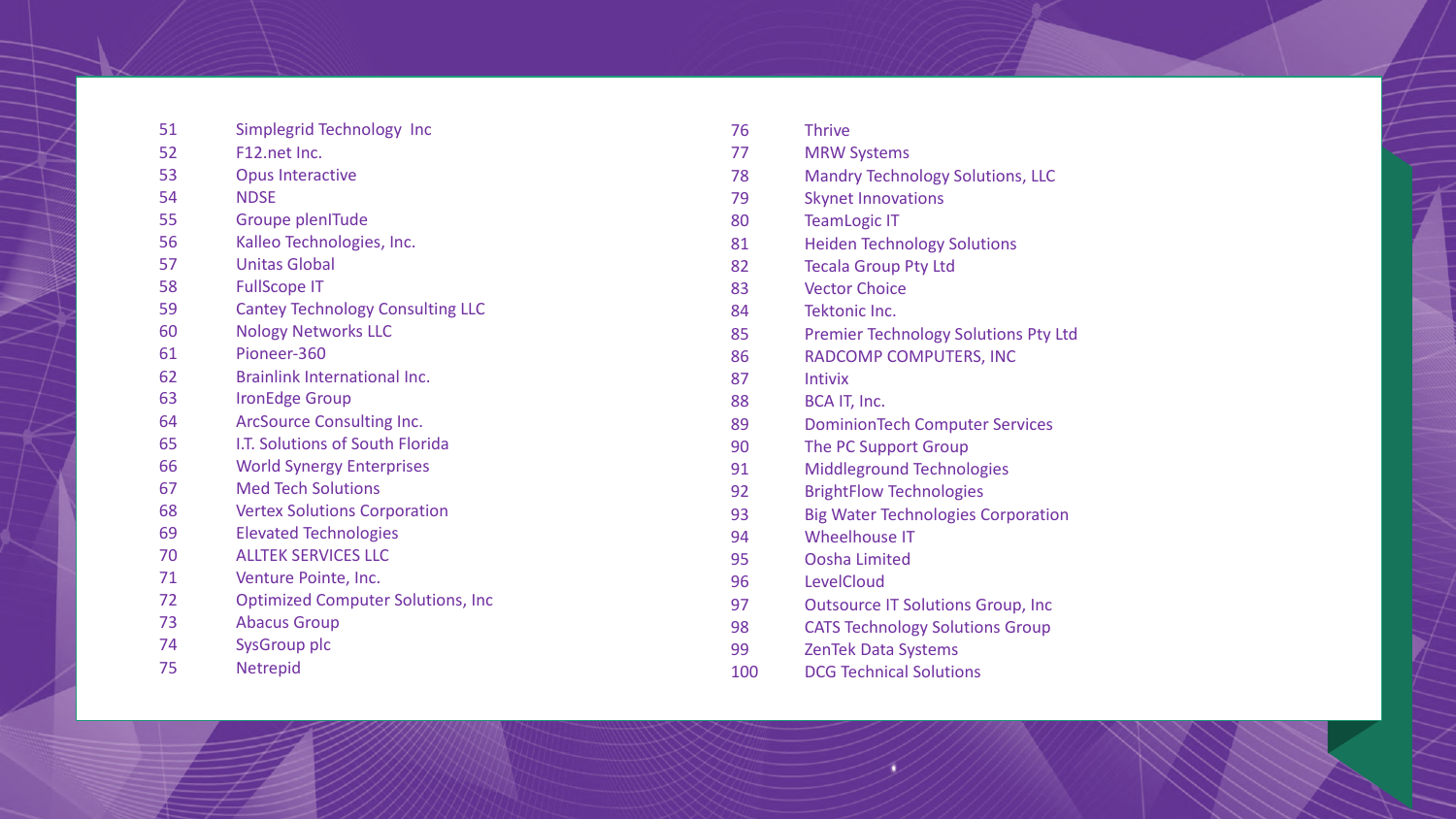| 101 | <b>Safe Haven Solutions LLC</b>                |
|-----|------------------------------------------------|
| 102 | eNet Systems, Inc.                             |
| 103 | <b>TELUS INTERNATIONAL CORP.</b>               |
| 104 | <b>Goodwin PC Services, LLC</b>                |
| 105 | Konica Minolta Business Solutions U.S.A., Inc. |
| 106 | <b>NUMSP LLC</b>                               |
| 107 | <b>NOVA Computer Solutions</b>                 |
| 108 | <b>Jeter IT Solutions</b>                      |
| 109 | <b>US Data Vault</b>                           |
| 110 | <b>ZNet Live/RackNap</b>                       |
| 111 | <b>Grapevine MSP Technology Services</b>       |
| 112 | Otava LLC                                      |
| 113 | <b>5K TECHNICAL SERVICES, LLC</b>              |
| 114 | <b>Comvision Australia</b>                     |
| 115 | <b>TC Computer Consulting LLC</b>              |
| 116 | <b>EMPIST, LLC.</b>                            |
| 117 | <b>GAM Tech</b>                                |
| 118 | <b>Hill Tech Solutions LLC</b>                 |
| 119 | <b>Accent Consulting</b>                       |
| 120 | <b>RSM US LLP</b>                              |
| 121 | <b>ProviNET Solutions</b>                      |
| 122 | <b>Ubisec</b>                                  |
| 123 | Simplitfy                                      |
| 124 | <b>DJC Systems PTY LTD</b>                     |
| 125 | <b>Spot Migration</b>                          |

| 126 | <b>Guardian Computer, LLC</b>        |
|-----|--------------------------------------|
| 127 | <b>NewCMI Ltd</b>                    |
| 128 | <b>Kraft Technology Group, LLC</b>   |
| 129 | <b>Genesis Network Group, LLC</b>    |
| 130 | <b>Envision Consulting</b>           |
| 131 | <b>National Networksm, LLC</b>       |
| 132 | <b>ADITS</b>                         |
| 133 | <b>Fantastic IT Solutions</b>        |
| 134 | <b>Milan Industries</b>              |
| 135 | <b>PalmTech Computer Solutions</b>   |
| 136 | Litzia                               |
| 137 | TSI-VA, LLC                          |
| 138 | <b>Xpertechs</b>                     |
| 139 | <b>SOS Support</b>                   |
| 140 | <b>Seriun</b>                        |
| 141 | <b>Virtual IT Group Pty Limited</b>  |
| 142 | Air IT                               |
| 143 | <b>Creative Technology Solutions</b> |
| 144 | <b>Blue Layer</b>                    |
| 145 | Frontline, LLC                       |
| 146 | <b>Red Rhino Networks</b>            |
| 147 | <b>Orchestrate Technologies</b>      |
| 148 | <b>TruAdvantage Solutions</b>        |
| 149 | <b>Numata Business IT</b>            |
| 150 | <b>Blacktip IT Services</b>          |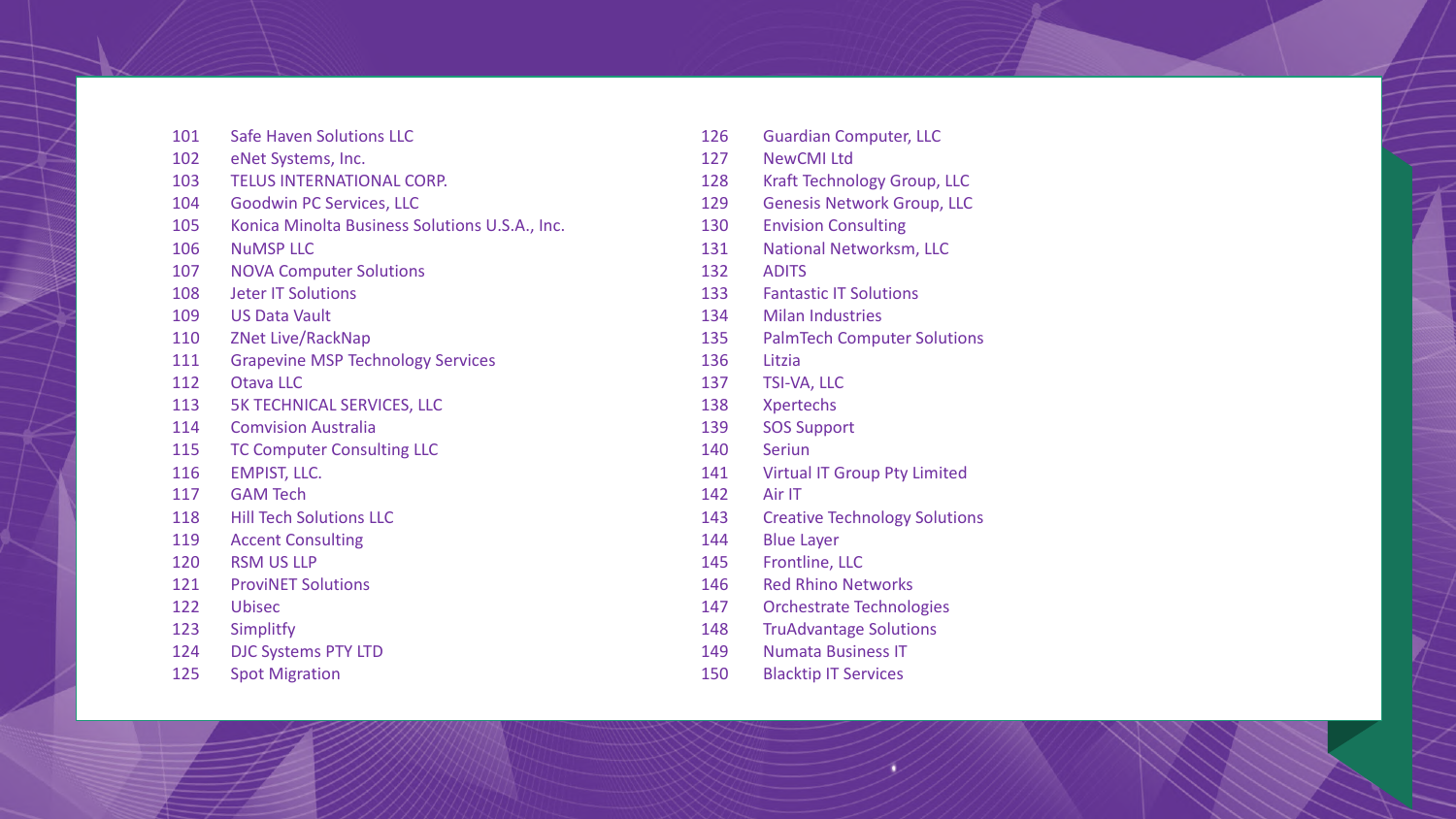| 151 | <b>NW Computing</b>                   |
|-----|---------------------------------------|
| 152 | Netropole Inc.                        |
| 153 | <b>CW Technology</b>                  |
| 154 | <b>ITRM</b>                           |
| 155 | <b>Managed IT Asia</b>                |
| 156 | <b>LANTIUM</b>                        |
| 157 | <b>ActiveCo Technology Management</b> |
| 158 | Dataprise, LLC                        |
| 159 | One2One Inc.                          |
| 160 | Your IT Department Ltd                |
| 161 | <b>Nerds Support</b>                  |
| 162 | <b>Star Managed Services</b>          |
| 163 | <b>Colden Company</b>                 |
| 164 | The Lloyd Group Inc.                  |
| 165 | Complete I.T.                         |
| 166 | <b>ITEGRIA, LLC</b>                   |
| 167 | <b>Grant McGregor Ltd</b>             |
| 168 | BoomTech, Inc                         |
| 169 | ADVANCED COMPUTER SOLUTIONS GROUP LLC |
| 170 | <b>Sensible Business Solutions</b>    |
| 171 | <b>AF Technical Resources</b>         |
| 172 | Systems Service Enterprises, Inc.     |
| 173 | <b>Ascend Technologies, LLC</b>       |
| 174 | <b>Charles IT</b>                     |
| 175 | <b>NetGain</b>                        |

TIG Data Intelligence

CCR

- Masser Technologies
- Wasatch I.T.
- 360 SOC
- Park Place Technologies
- 182 FlightPath IT, Inc.
- JMARK Business Solutions
- Synoptek
- Vertical Solutions
- 186 Total IT Technology Solutions Ltd
- 187 Clear Sky Group, LLC
- CISSDM
- CompassMSP
- AlasConnect, LLC.
- GC Brieau
- Sprout Technologies Ltd
- Beyond Computer Solutions
- The TNS Group
- The Purple Guys
- 196 Impact Networking, LLC
- 197 Concept IT Services Ltd.
- **ITtelligent Consulting Services**
- Nex -Tech, LLC
- 200 Accellis Technology Group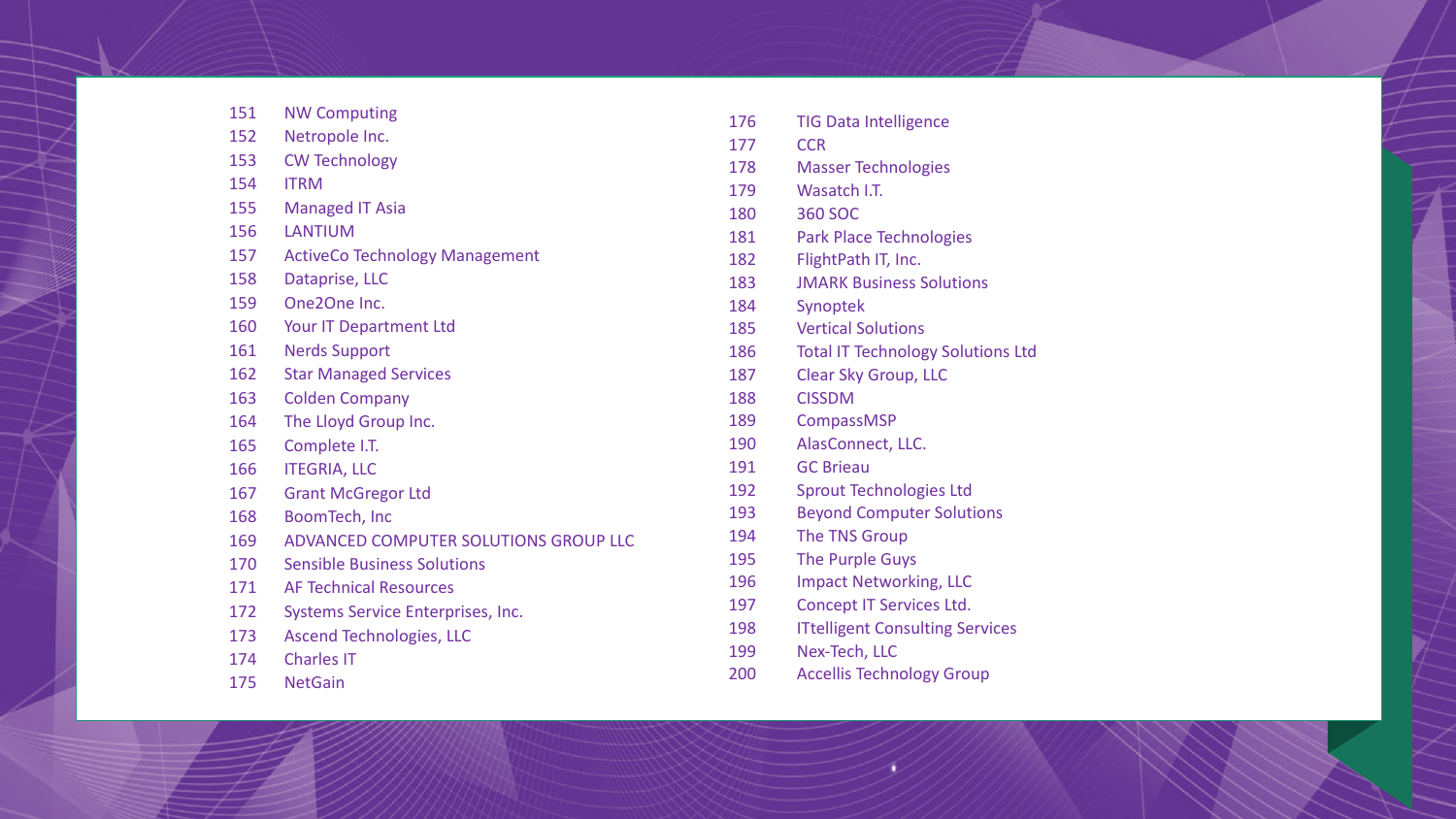- 201 Colorado Computer Support, Inc
- 202 ClearCom IT Solutions, Inc.
- ProviDyn, Inc.
- Greystone Technology
- Optimal Networks, Inc.
- Crossfuze
- SPK and Associates, LLC
- NexusTek
- New Charter Technologies, Inc
- Ntiva Inc.
- **iTEAM Consulting, LLC.**
- Pendello Solutions, Inc.
- Rancho Computer Networks
- Wessex IT
- Anchor Network Solutions, Inc.
- Atlas Professional Services
- TSI
- OnPar Technologies
- Amnet
- Involta LLC
- 221 Triton Networks, LLC
- BEAR Technologies
- Impact Computing and Consulting Limited
- IT Secure
- Executech
- 226 Velo IT Group
- Certified NETS, Inc.
- Rouse Consulting, Inc.
- Brennan IT
- Group One Consulting Inc
- Micro Doctor IT
- Focus Data Solutions
- Professional Computer Management Inc.
- IntelliComp Technologies
- US Resources, Inc.
- Resolution IT
- Datalyst LLC
- My IT + ECS
- Smart Dolphins IT Solutions
- Pact-One Solutions
- 241 Network Computing Group, Inc
- Complete Technologies
- PennComp
- **IRIS Solutions**
- Canoa Systems LLC
- CyberTek Engineering
- Xpand IT
- Tekie Geek
- USWired Inc.
- IT Lab Group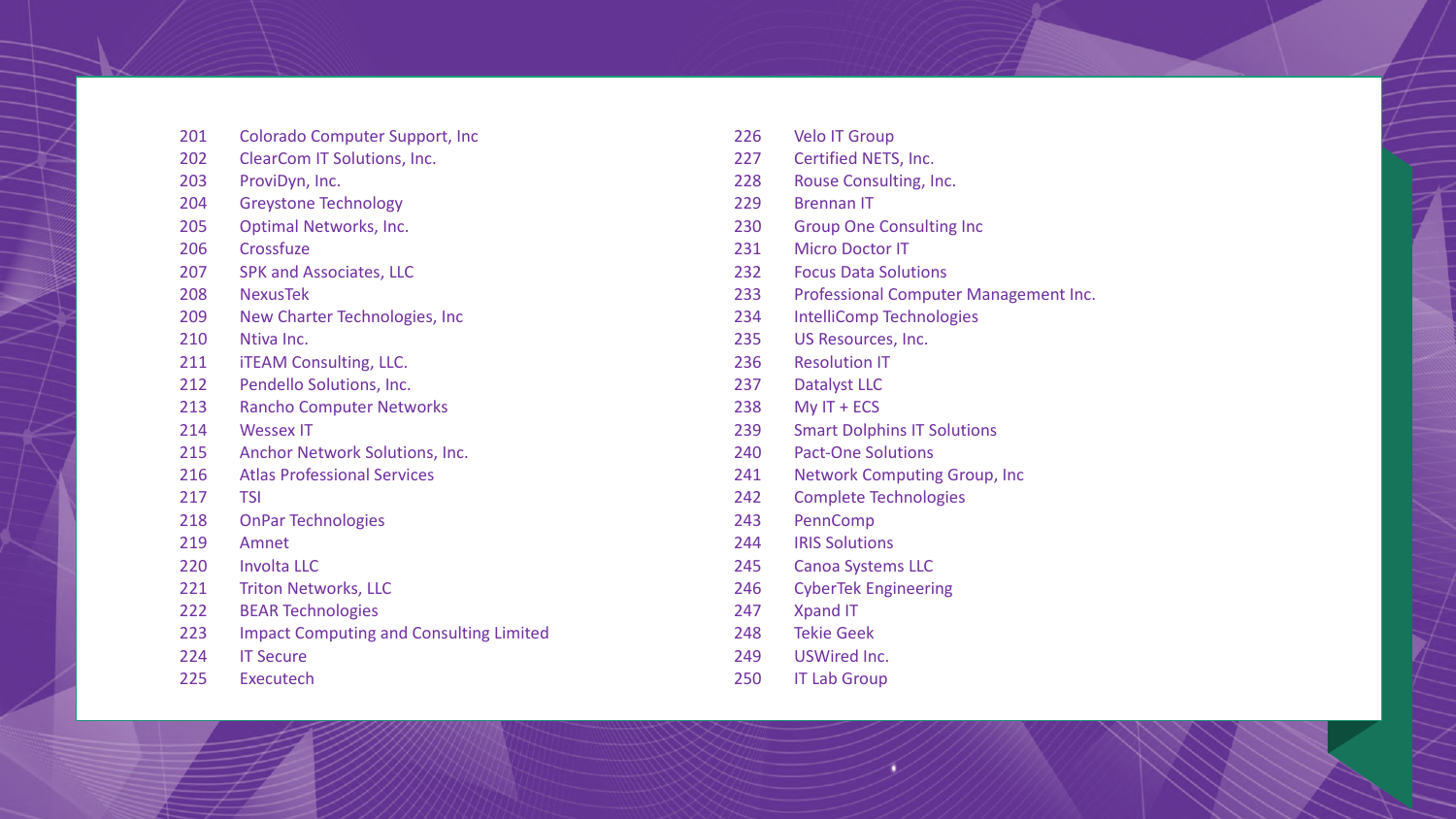| 251 | machineLOGIC, LLC                      |
|-----|----------------------------------------|
| 252 | <b>C Spire Business</b>                |
| 253 | <b>Framework IT</b>                    |
| 254 | <b>CompuVision</b>                     |
| 255 | <b>Virtuoso IT Limited</b>             |
| 256 | <b>Computer Resources of America</b>   |
| 257 | SolutionWorx, Inc.                     |
| 258 | <b>DS Tech</b>                         |
| 259 | Logically                              |
| 260 | <b>Aligned Technology Solutions</b>    |
| 261 | <b>Bralin Technology Solutions</b>     |
| 262 | <b>Ozark Information Services</b>      |
| 263 | Xamin                                  |
| 264 | RippleIT, LLC                          |
| 265 | Ook Enterprises Ltd.                   |
| 266 | <b>Tech-Keys</b>                       |
| 267 | Perfection Services, Inc.              |
| 268 | OptfinlTy                              |
| 269 | <b>Accent Computer Solutions, Inc.</b> |
| 270 | IQ Interactive Inc.                    |
| 271 | Advanced Cyber Promotions, Inc.        |
| 272 | ManhattanTechSupport.com LLC           |
| 273 | <b>WorkSmart</b>                       |
| 274 | <b>BrightWire Networks, LLC</b>        |

Fidelis, Inc.

- Endsight
- 277 Global Data Systems, Inc
- Advanced Network Solutions
- Integritek Holdlings LLC
- Branders Computers
- 281 Integrated IT Solutions, LLC
- Gant Systems
- Solsoft Group Limited
- SeedSpark LLC
- Vision Computer Solutions, INC
- RESTECH Information Services, Inc.
- Innovation Networks
- 288 PICS ITech
- Taylor Made Computer Solutions Ltd
- Wolf Consulting, LLC
- 291 JENLOR Integrations LLC
- PEAKE Technology Partners
- Red Level
- Avertium
- MyITpros
- Iconic IT
- Portland Internetworks
- IT Direct
- Montra Solutions
- Umbrella Medical Systems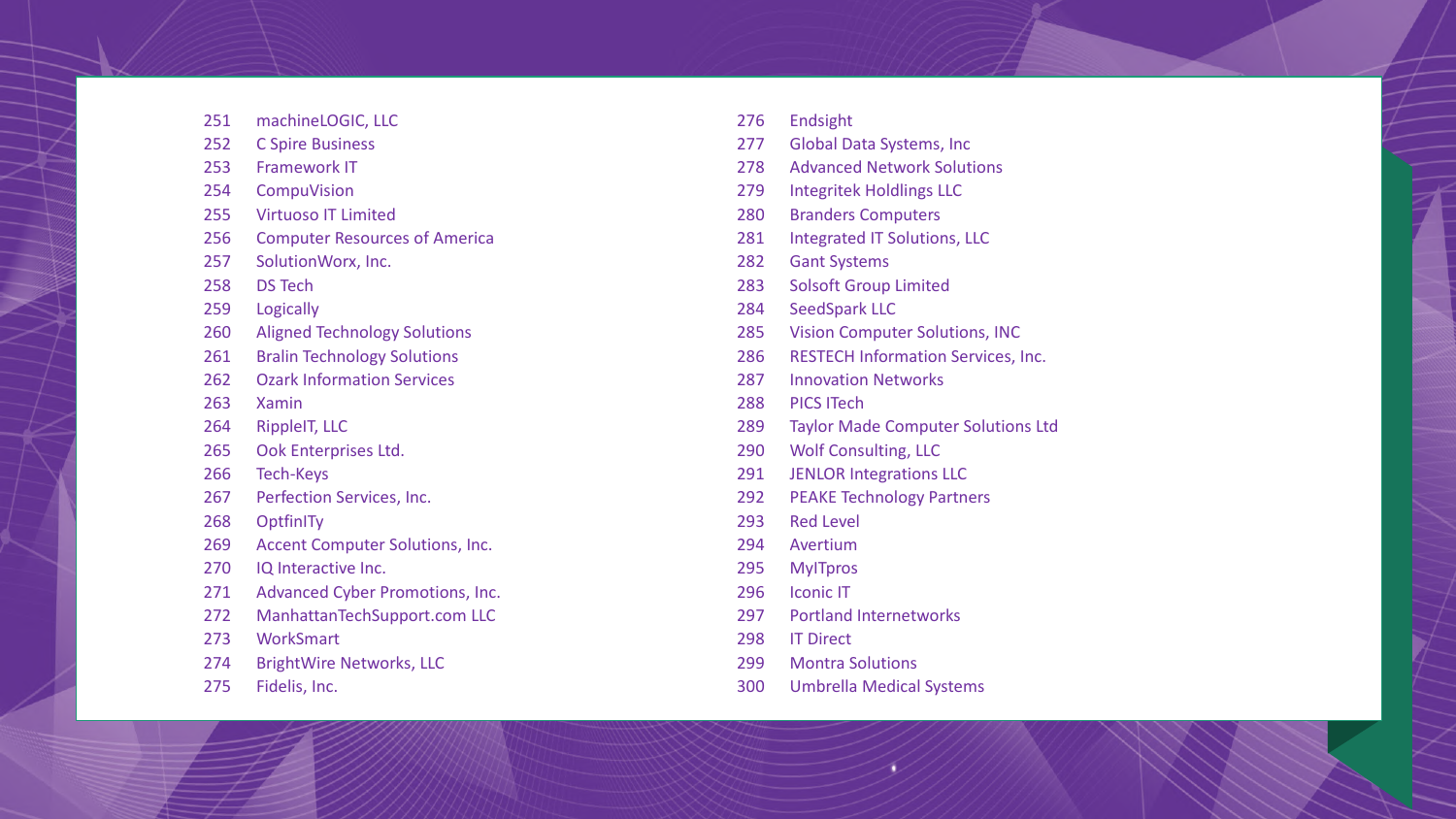- LANConnect Systems
- Sedoc Digital Group srl
- RESULTS Technology
- N -iX
- CSP Networks
- cloudIT, LLC
- NetLogix, Inc.
- GCI
- NET Xperts LLC
- Layer 9 Inc
- ACE IT Solutions
- NetEffect
- True Digital Security
- Broad Sky Networks
- Systems Technology Consultants
- Tech Partners Hawaii, Inc.
- Red Key Solutions
- Apex Technology Management
- Titan Technologies LLC
- Tech MD
- ES Consulting, Inc.
- MB Consulting Group
- LAN Logix (Pty) Ltd
- Maxwell IT Company
- I -M Technology, LLC
- I -M Technology, LLC
- DLC Technology Solutions, Inc.
- Coretelligent
- Debian Information Technology Inc.
- Be Structured Technology Group
- QOS Networks
- Computer Troubleshooters
- CBM Technology
- LMJ Consulting
- First Focus
- Verteks Consulting
- Network Technologies, Inc.
- Connecting Point Greeley
- Tech Plus Consulting LLC
- BPI Information Systems
- Business Computer Solutions Ltd
- Amazing Support
- Allied Technology Group LLC
- Uprite Services
- EZ Micro Solutions
- Olmec Systems, Inc
- Technology Advisory Group, LLC
- Texas Systems Group
- Prosource Technologies
- Charles Square Limited
- Nikki Crosslin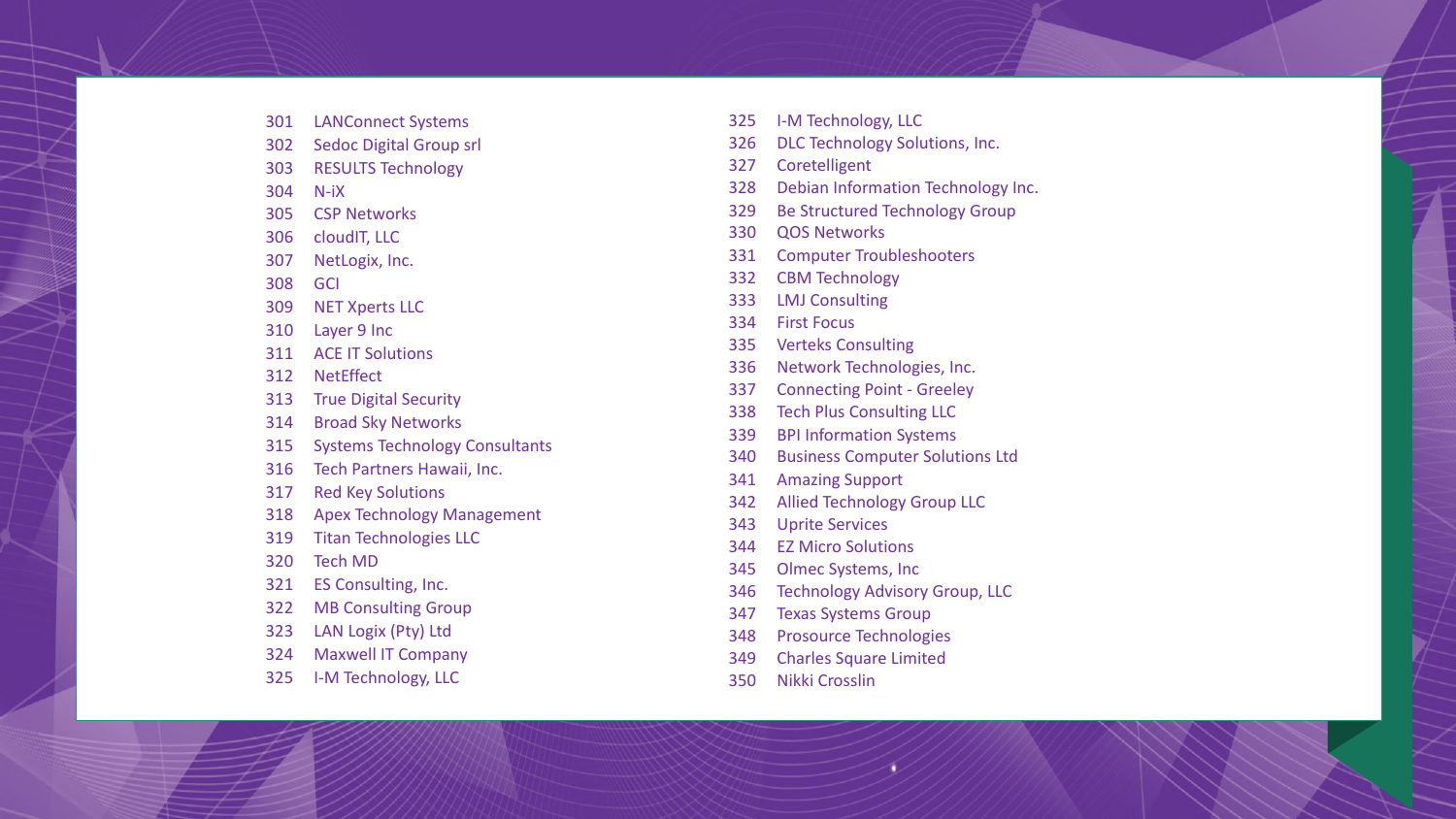|     | 351 CallTower, Inc.           |
|-----|-------------------------------|
| 352 | 415 Group                     |
| 353 | Nuvodia, LLC                  |
| 354 | <b>CyFlare</b>                |
| 355 | <b>Team Metalogic Ltd</b>     |
| 356 | CompuWorks Ltd.               |
| 357 | <b>Dataguard MEA</b>          |
| 358 | ONUVO                         |
|     | 359 Roland Technology Group   |
| 360 | <b>Visual Edge IT</b>         |
|     | 361 MXOtech                   |
|     | 362 Rock IT                   |
|     | 363 Cooperative Systems       |
| 364 | <b>Total Networks</b>         |
|     | 365 PC-PLUS Technologies      |
| 366 | MicroAge Kingston             |
| 367 | <b>Green House Data</b>       |
|     | 368 InfraNet Solutions Inc,   |
|     | 369 RCS Professional Services |
|     | 370 Path Forward              |
| 371 | Netsurit (Pty) Ltd            |
| 372 | <b>Method Technologies</b>    |
| 373 | <b>Systems Solutions.</b>     |
| 374 | <b>CompuData Inc</b>          |
|     |                               |

Tolar Systems, Inc.

- CIM Solutions
- Common Knowledge Technology
- DKBInnovative
- SSD Technology Partners
- Acumen Technology
- Fully Managed
- Right Hand Technology Group Inc
- Computer Magic, Inc.
- Midnight Blue Technology Services
- Key Methods
- Switchfast Technologies
- Corporate Technologies, LLC
- AllSafe IT
- Vertikal6
- Hilltop Consultants, Inc.
- Five Nines Technology Group
- Parasol Alliance, LLC
- Lenet
- Corsica Technologies
- Community IT Innovators
- ThrottleNet
- RetroFit Technologies
- Hestia
- Veracity Technologies
- E -N Computers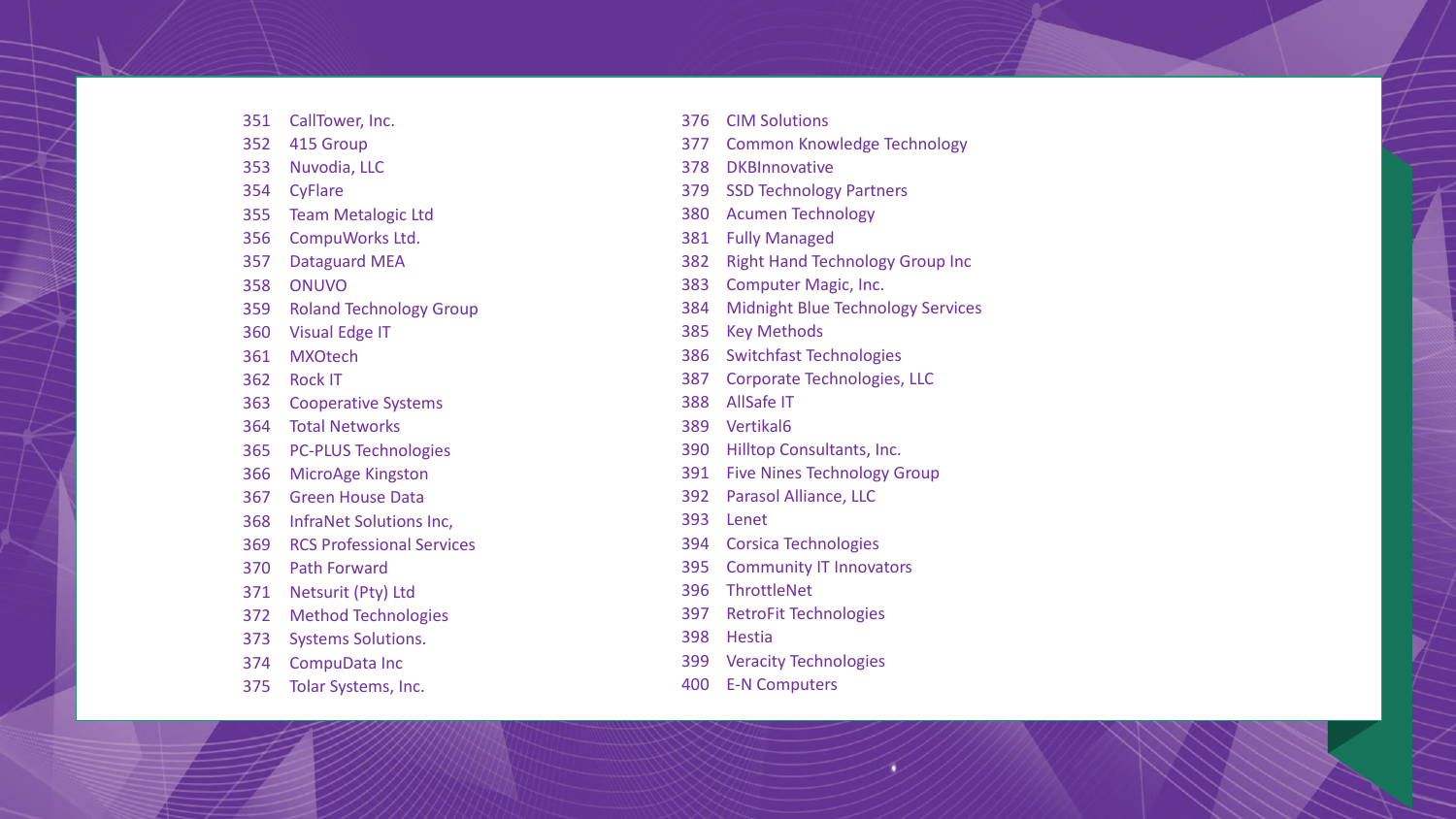| 401 | iuvo Technologies                     | 426 | DCNC, Inc.                          |
|-----|---------------------------------------|-----|-------------------------------------|
| 402 | <b>NENS</b>                           | 427 | Net Sciences, Inc.                  |
| 403 | boxlT                                 | 428 | Sagacent Technologies, Inc.         |
| 404 | Approyo                               | 429 | Helion Technologies, Inc.           |
| 405 | Network Coverage, LLC                 | 430 | Onepath                             |
| 406 | <b>STRATOGENT CORP</b>                | 431 | <b>Mirus</b>                        |
| 407 | <b>Great White North</b>              | 432 | Centerlogic                         |
| 408 | <b>Fulton May Solutions</b>           | 433 | <b>DP Solutions</b>                 |
| 409 | <b>Techpower IT Solutions</b>         | 434 | <b>Oxygen Technologies</b>          |
| 410 | <b>TREYSTA technology management</b>  | 435 | <b>Netitude Limited</b>             |
| 411 | <b>Peterson Technology Group</b>      | 436 | OryxAlign                           |
| 412 | <b>Twisted Fish</b>                   | 437 | <b>Winsor Consulting Group, LLC</b> |
| 413 | <b>Nehring Technology</b>             | 438 | <b>Techsperts, LLC</b>              |
| 414 | <b>Ashton Technology Solutions</b>    | 439 | <b>IT Support LA</b>                |
| 415 | NETWORK DATA SYSTEMS, INC             | 440 | Antisyn, LLC                        |
| 416 | PCS, LLC                              | 441 | <b>Vintage IT Services</b>          |
| 417 | <b>HighPoint Technology Group</b>     | 442 | Network ROI Ltd.                    |
| 418 | Source 1 Solutions, Inc.              | 443 | <b>PCH Technologies</b>             |
| 419 | <b>ImageNet Consulting</b>            | 444 | <b>DPC Technology</b>               |
| 420 | YourlTgroup                           | 445 | <b>NST</b>                          |
| 421 | <b>BDO Digital LLC</b>                | 446 | Managed IT Systems, Inc.            |
| 422 | DirectNetworks, Inc.                  | 447 | <b>Rehmann Technology Solutions</b> |
| 423 | <b>Bulletproof Infotech</b>           | 448 | <b>Hill Country Tech Guys</b>       |
| 424 | <b>DevSource Technology Solutions</b> | 449 | <b>ICS</b>                          |
| 425 | <b>Intelligence Partner</b>           | 450 | <b>Fusion Factor Corporation</b>    |
|     |                                       |     |                                     |